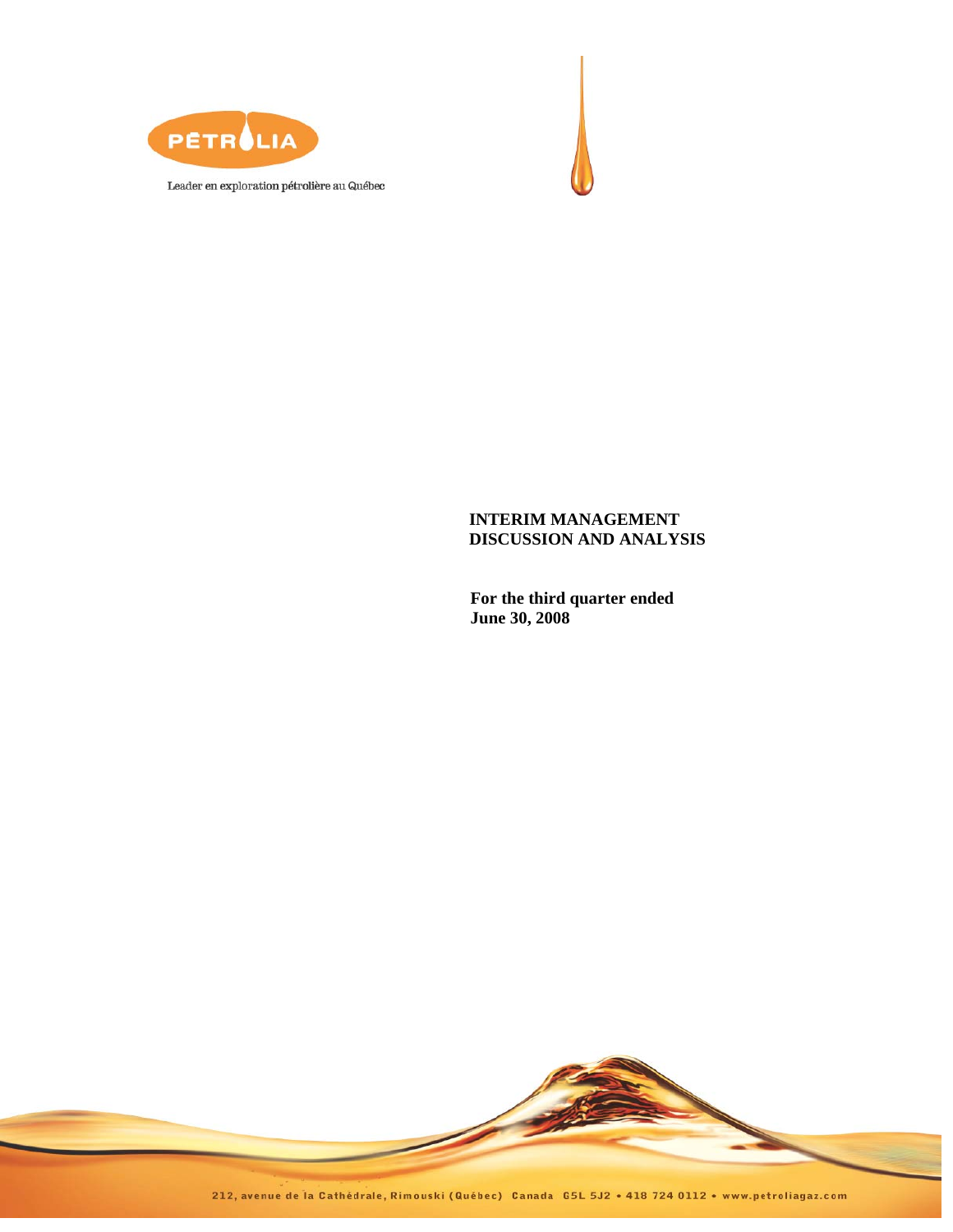## **INTERIM MANAGEMENT DISCUSSION AND ANALYSIS FOR THE THIRD QUARTER ENDED JUNE 30, 2008**

This interim management discussion and analysis complies with Rule 51-102A of the Canadian Securities Administrators regarding continuous disclosure for reporting issuers. It is an addition and supplement to the quarterly financial statements and should be read in conjunction with them and in parallel with the audited financial statements for fiscal years ended September 30, 2007 and 2006, and the annual management report when required. It presents the view of management on current Company activities and financial results, as well as a preview of the activities during the coming months.

# **1.1 DATE**

This management discussion and analysis for the three-month period ended June 30, 2008, is prepared as at August 8, 2008.



**As of July 31, 2008**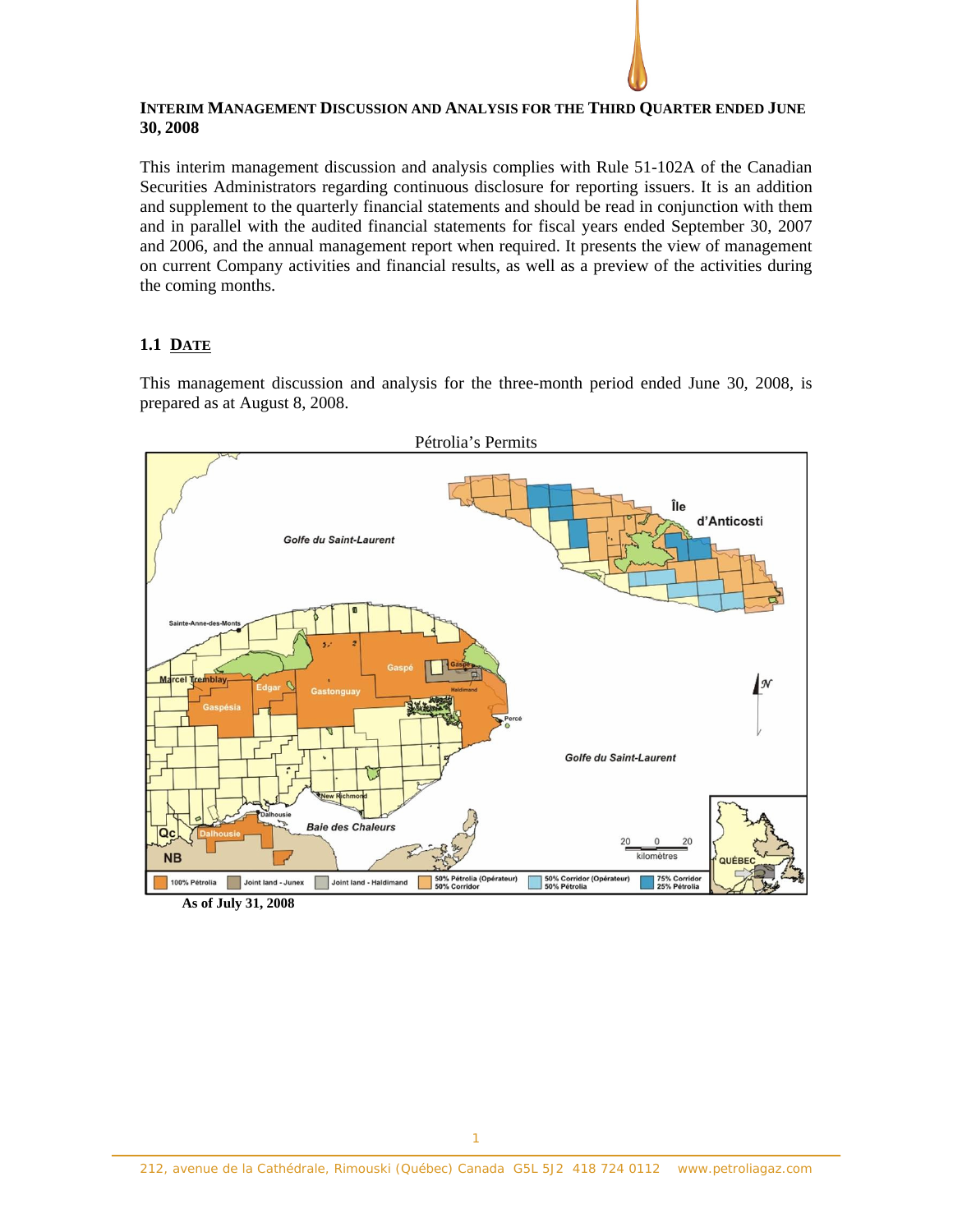# **1.2 NATURE OF ACTIVITIES AND OVERALL PERFORMANCE DURING THE MOST RECENT QUARTER**

The Company is incorporated under Part 1A of the Quebec Companies Act. It has been listed on the TSX Venture Exchange since February 16, 2005. Exploration and development of oil and gas properties are the Company's primary activities. Moreover, as part of achieving these objectives, the Company is called upon to enter into partnership agreements specific to the oil and gas industry.

During this past quarter, the Company devoted a substantial part of its efforts to developing exploration programs for its various properties. Each program was designed based on the exploration maturity level, the geological nature of the land, and the targeted oil objectives. The less mature the project is, the higher the risks associated with exploration. Pétrolia has continued its search for partners in order to pool these risks.

For some time, the interest generated by the oil industry has had repercussions on the demand for oil exploration permits in Quebec. Permits issued by the Province have therefore increased in recent months, decreasing the total area held by Pétrolia from 21% to 18%. However, the Company's permits still represent 70% of Quebec's land territory having recognized oil potential.

# **1.2.1 AGREEMENTS**

## *Gaspé Property*

On May 6, the Company signed a joint operating agreement with Junex and Gastem for the development of the Haldimand oil project and a comprehensive agreement that amends the sales contract dated July 13, 2005, between Pétrolia and Junex regarding the Gaspé and Gastonguay properties *(Press Release: May 7, 2008)*. The first agreement marks the boundaries of a development area of 9  $km^2$  around the Pétrolia-Haldimand No. 1 well, in which Pétrolia holds a 45% interest, Junex holds 45%, and Gastem holds 10%. Under the second agreement, Pétrolia and Junex have mutually waived their right of first refusal. Junex also waives its right to return (back-in option) on the Pétrolia drillings. In exchange, each party agrees to become a 50/50 partner in a permit block of approximately 291 km², over which Junex will be the "operator" within this territory. Pétrolia shall grant to Junex a royalty fluctuating between 0.5% and 2.5% of the future hydrocarbon production on the remaining  $6,043 \text{ km}^2$  of the Gaspé and Gastonguay properties.

# *Bourque Property*

On August 5, Pétrolia announced the signing of a \$20M farm-out agreement with an oil company *(Press Release: August 5, 2008)*. Over the next five years, this company will be able to earn a 70% interest on the Bourque property's four permits by investing \$20M into exploration and development work under the following terms:

- Over the next 18 months, the oil company must carry out a seismic profile of a minimum amount of \$2.5M to secure its right to participate in this agreement;
- Over the next three years, it must invest \$8M into exploration work in order to earn a 24% interest in the property;
- Over the next five years, by investing a cumulative amount of \$16M, it will be able to increase its interest to 48% and, by investing an additional \$4M for a total of \$20M, increase its interest to 70%;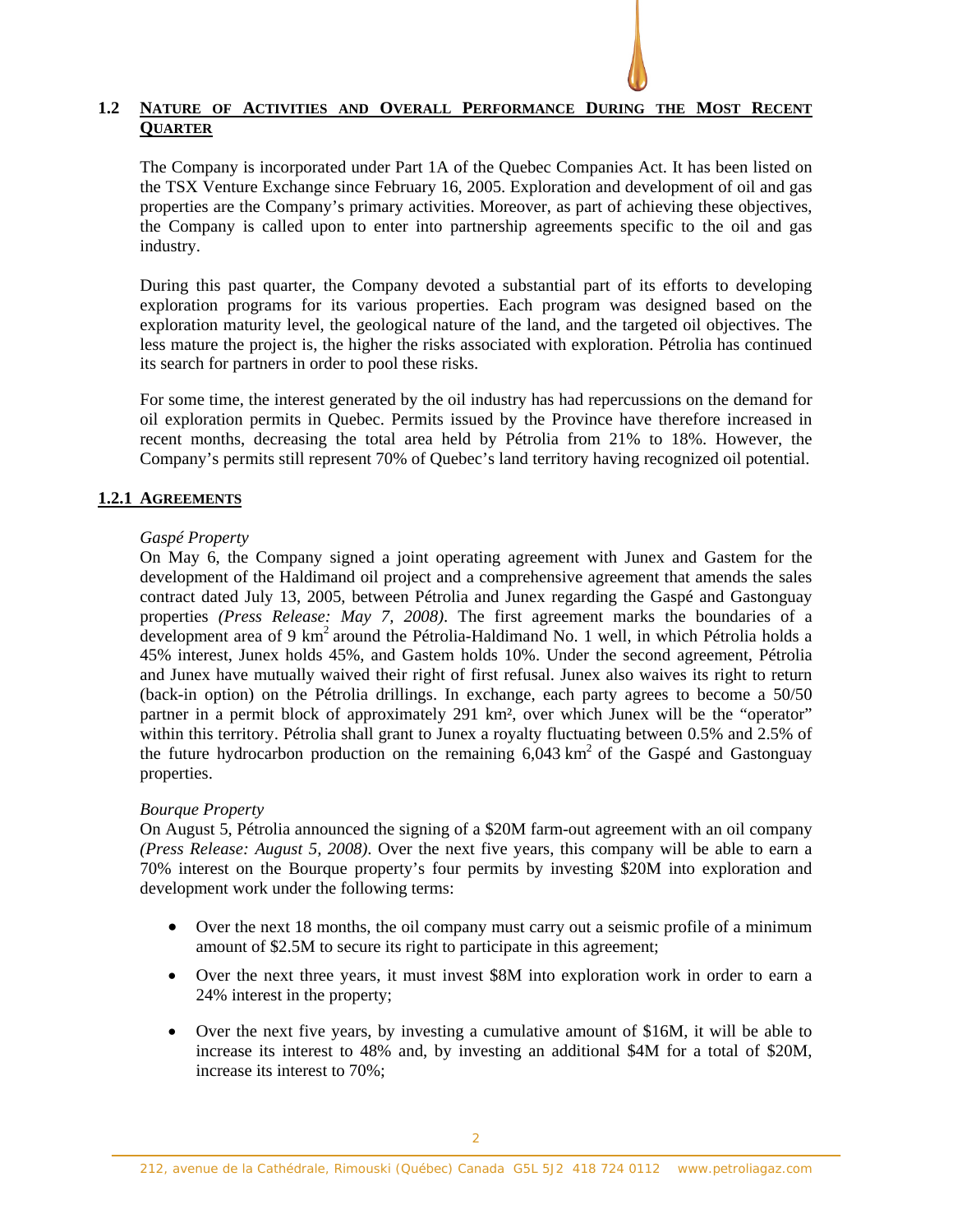- In consideration of the \$20M investment, it will be able to claim up to \$6 million from the share of Pétrolia's production income in this property;
- License fees of 5.5% are payable on production from these four permits;
- Throughout the entire term of this agreement, Pétrolia will act as "operator" under the control of a two-party management committee.

This agreement allows Pétrolia to pool the risks associated with this type of investment and to benefit from the expertise of its partners. It also helps to limit the issuance of new shares while maximizing exploration work on Pétrolia's permits.

# **1.2.2 FINANCING AND INCOME**

On June 6, the Company completed approximately \$10M in fundraising with the issuance of 6,666,665 shares at \$1.50 per share. These new cash assets will provide the Company with the necessary funds to carry out all of the exploration projects it has pledged to complete before March 31, 2009.

The Company's current income is made up primarily of interest income, since the Company is in the exploration and evaluation stage of the Pétrolia-Haldimand No. 1 well. As such, its financing comes from the issuance of shares of its capital stock.

During the third quarter, the Company performed exploration work totalling \$692,884, including \$514,935 in work for a partner. Net earnings for the quarter were \$1,487,502 (\$0.0448 per share), compared with a net loss of \$390,336 (\$0.0134 per share) for the corresponding quarter of the previous year. These earnings resulted from an unrealized gain of \$1,590,000 recorded on an investment held for trading, compared with an unrealized loss of \$150,000 for the same period in 2007.

# **1.3 STRATEGY AND OUTLOOK**

During the next quarter, Pétrolia's main objectives will be:

- 1) Together with its partners, to carry out the necessary work to bring the Pétrolia-Haldimand No. 1 well into production as quickly as possible. The agreement signed on May 6, 2008 provides a budget of \$5M to undertake a program to develop the Haldimand field *(Press Release: May 7, 2008)*;
- 2) To initiate a variety of exploration work such as drilling, seismic surveys, and geochemical surveys to advance the projects highlighted by Pétrolia and its partners;
- 3) To sign new agreements with partners to accelerate exploration programs aimed at assessing its vast permit area.

Information on the agreements and exploration work is available in the "Press Releases" section of the Company's website (www.petroliagaz.com).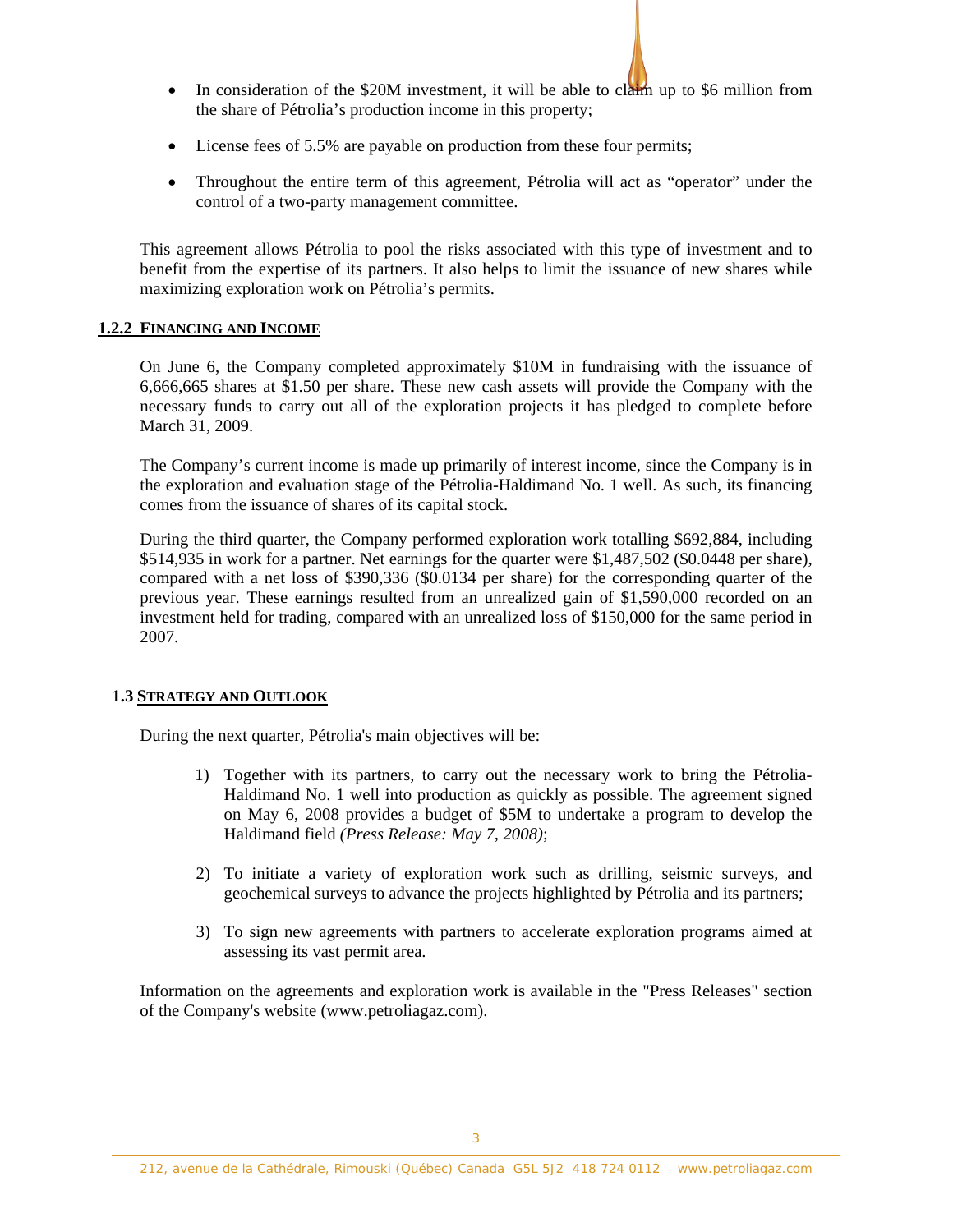# **Gaspé Property (Haldimand and Bourque Projects):**

The Gaspé Property in the eastern part of the Gaspé region covers the ground with the highest potential for petroleum discoveries in the region. The presence of petroleum is confirmed both by surface seeps and by shows found during drilling. Moreover, several types of reservoir have been identified at depth and on surface.



The Company is focusing its attention on three areas of the Gaspé Property:

- the Haldimand Project;
- the Bourque Project;
- the Haldimand-Extension Project.

## **Characteristics:**

- Discovery of light crude in the Pétrolia-Haldimand No. 1 well;
- Most explored portion of the Gaspé region: 7 wells drilled since 1999;
- Area's demonstrated oil and gas potential;
- Adequate regional seismic coverage.

# *Haldimand Project (45% interest)*

The Pétrolia-Junex-Gastem partnership has set itself the objective of outlining the extent of the productive horizons identified in the Pétrolia-Haldimand No. 1 well. The proposed work, with an estimated cost of \$5M, comprises three separate phases:

- Continuation of analyses and tests in the Pétrolia-Haldimand No. 1 well;
- A 3-D seismic-survey program; and finally
- Drilling of a second borehole targeting the productive zones already identified in the previous well.

Junex, as Operator, will be responsible for the work.

# **Work in progress**

Pétrolia has awarded a contract to INRS-ETE to:

- Characterize the organic matter in the Pétrolia-Haldimand No. 1 well so as to identify its source;
- Conduct a palynologic study of the rocks at the bottom of the Soquip Douglas No. 1 well, located near the Pétrolia-Haldimand No. 1 well, to determine their age. This study is important for an understanding of the chronology of hydrocarbon emplacement.

# **Proposed work**

The proposed operations at the Pétrolia-Haldimand No. 1 well will comprise:

- Recovery of a pressure gauge installed in the well in 2006, and collection of petroleum samples under reservoir conditions;
- An extended production test to confirm the production capacity of the Pétrolia-Haldimand No. 1 well, following analysis of the petroleum samples and the pressure data;
- More detailed geologic studies of the various formations intersected by the drilling. The information thereby obtained will be used to provide a better picture of the reservoir.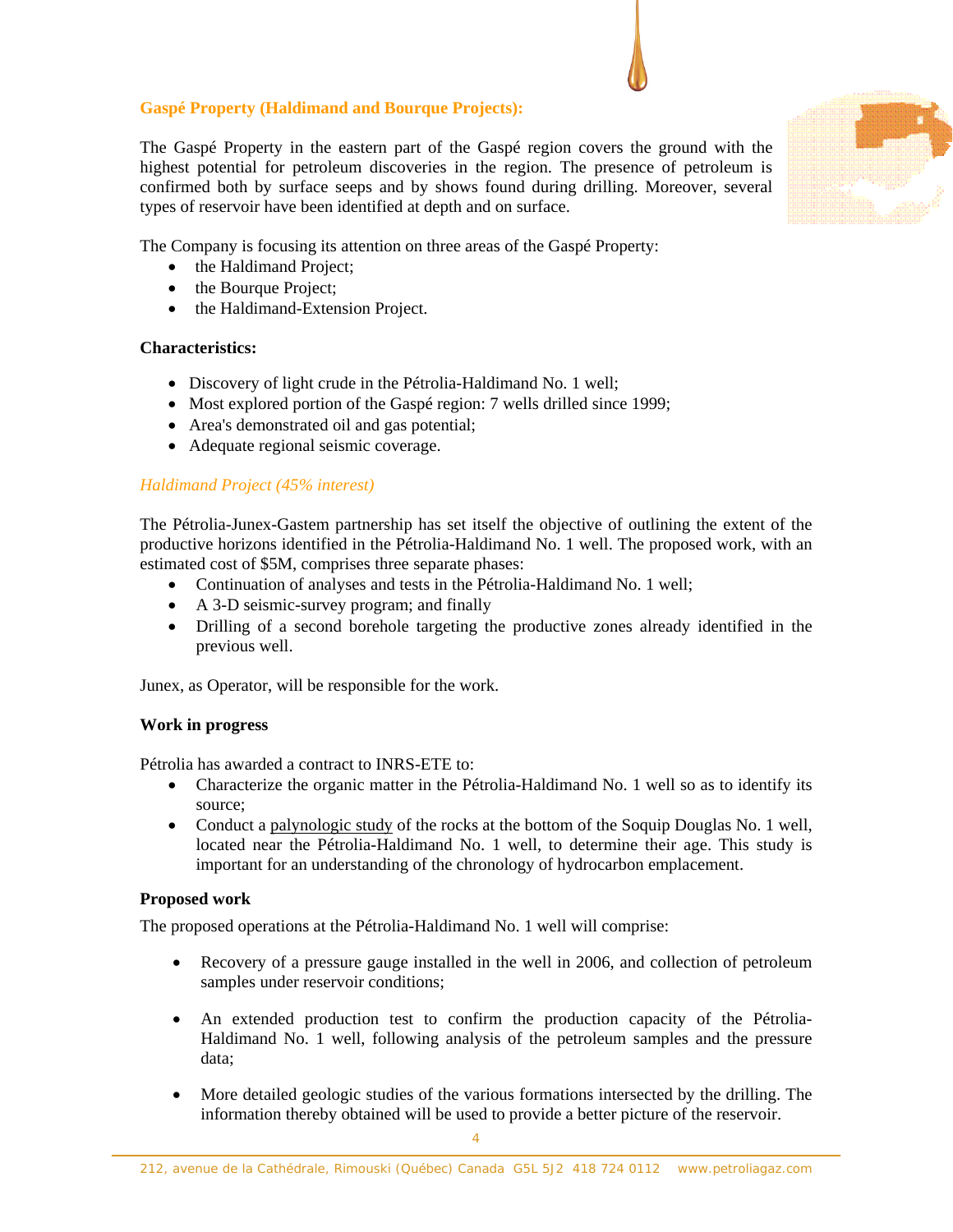A detailed 3-D (or high-density 2-D) seismic survey is already in progress and will be completed by the end of September. This survey, covering a 13-km² area around the discovery well, will provide an image of the depths and structures of the various subsurface geologic layers. These data will enable a decision on the site of the second well.

The second hole should be drilled in the fall if drilling equipment is available and the necessary permits can be obtained. The proposed program of sampling and testing at this well should provide confirmation of the extension of the productive horizons identified in the first well, a better characterization of the reservoir rock, and an improved interpretation of the results from the initial well.

# *Bourque Project (100% interest)*

Pétrolia has been conducting preliminary investigations on the Bourque property for nearly two years, and is reinterpreting earlier data to assess its potential for petroleum and to determine the kind of traps to be targeted. This has led to the implementation of an exploration program designed to locate Siluro-Devonian reefs bordering a fault zone. Following discussions with an oil company an agreement was signed on August 5, 2008, and a seismic-acquisition program is already under way.

# **Work done**

- The proposed seismic survey lines were laid out by our own staff, and field work began in July. This new survey is an essential step in understanding the distribution, shape, and subsurface extent of the reefs;
- Initial results from the maturation study of organic matter in the surface samples collected in 2007 have been delivered by INRS-ETE.

# **Proposed work**

- Completion of the seismic-acquisition program;
- Interpretation and evaluation of the seismic survey's results.

# *Haldimand-Extension Project (100% interest)*

During the last quarter, the Company has developed an exploration program to assess the possibility of finding other Haldimand-type deposits in this extension of the Haldimand project area, which offers similar geologic environments.

# **Work done**

- Reassessment of available data and reprocessing of some of the old seismic lines;
- Field geologic studies to add more detail to the published geological maps;
- Preparations for a seismic-acquisition program;
- First phase of a soil-geochemistry survey designed to outline areas located above hydrocarbon reservoirs.

# **Proposed work**

- Conduct a 2-D seismic survey;
- Complete the soil-geochemistry survey;
- Execute a high-resolution airborne magnetic survey to extend the 1998 and 2004 government surveys farther to the east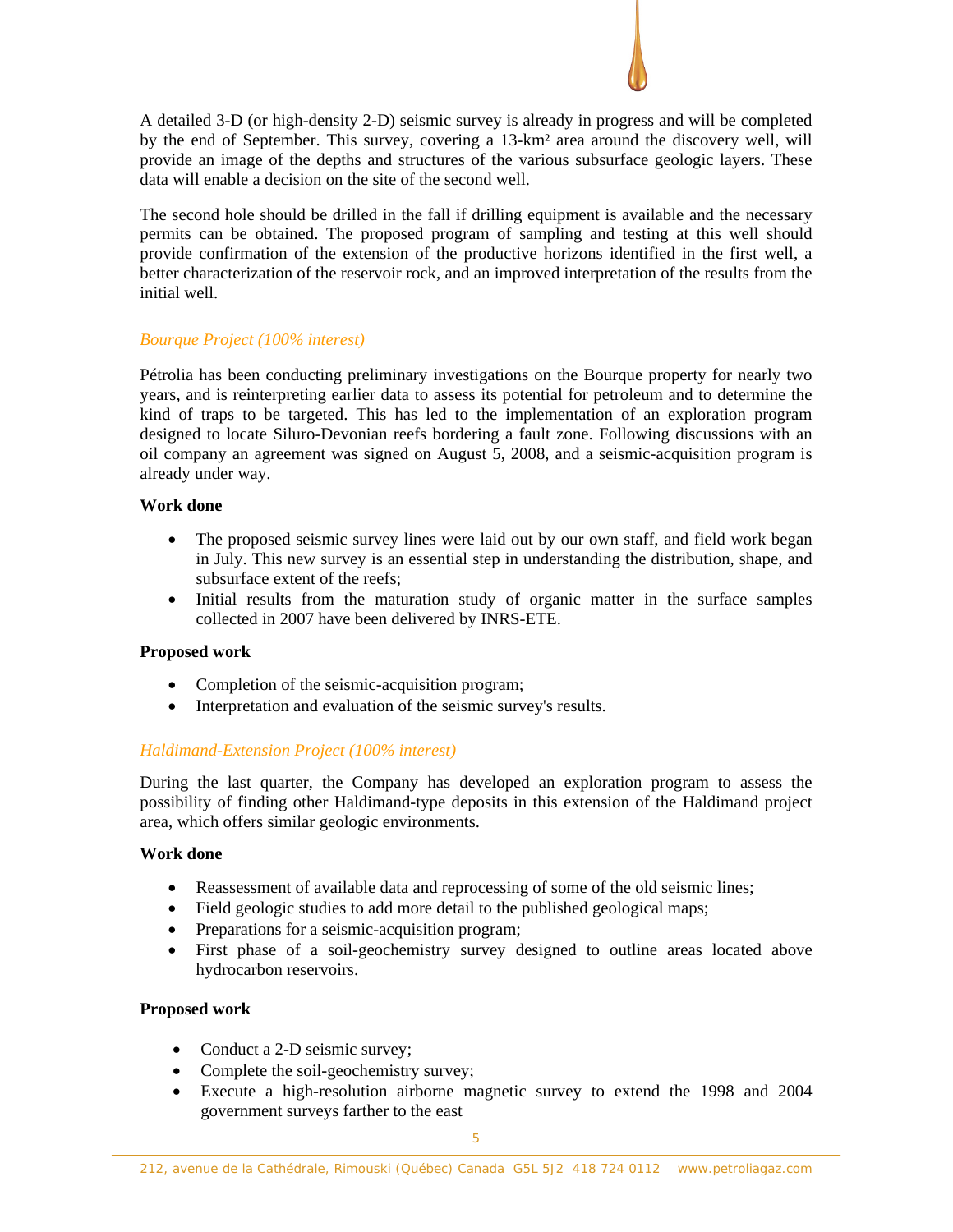# **Gastonguay Property (***100% interest***):**

This property's subsurface geology is largely unknown, but a comparison with adjacent regions suggests the possibility of traps in Silurian rocks. However, results from studies of the maturation of organic matter indicate that several areas may have gone beyond the stage where hydrocarbons can be preserved.

# **Characteristics:**

- Low level of exploration in the region;
- 1 well drilled on a seismic target;
- No recent seismic coverage.

## **Proposed work**

This year, the Company has focused its efforts on properties with more established potential and has therefore postponed assessment work on the Gastonguay property; however, it is still part of its program. If results are encouraging, Pétrolia will proceed to a reconnaissance seismic program.

## **Gaspésia, Edgar, and Marcel-Tremblay Properties (***100% interest***)**

Before Pétrolia came on the scene, these areas were relatively unexplored. However, the seismic lines acquired by the Company and the Ministry of Natural Resources and Fauna suggest the presence of potential targets in the Silurian formations. These profiles also show major structures that are not expressed on surface, but that could form promising traps.

## **Characteristics:**

- Uneven regional seismic coverage;
- 1 significant well in the area west of the property.

## **Work done**

- Preparations for a 2-D seismic survey program to be completed before the fall of 2008;
- Soil-geochemistry survey to detect the presence of hydrocarbons at depth.

## **Proposed work**

- Acquisition of seismics to identify targets for drilling;
- Participation in the Summer NAPE Expo in Houston on next August 27-28, with the aim of finding a partner.

## **Anticosti Property (***Pétrolia's interest: 25 to 50%)*

Anticosti Island is a huge and very promising area, but is relatively unexplored. The island's geologic formations consist of rocks whose composition and age are similar to those in producing areas of the northeastern United States, and also like those in the Saint Lawrence Lowlands, another area where significant discoveries have been made in hydrothermal dolomites. A good source rock is present on the island, and well data show that it did generate petroleum at some point in the basin's history. Porous zones and shows of petroleum have also been encountered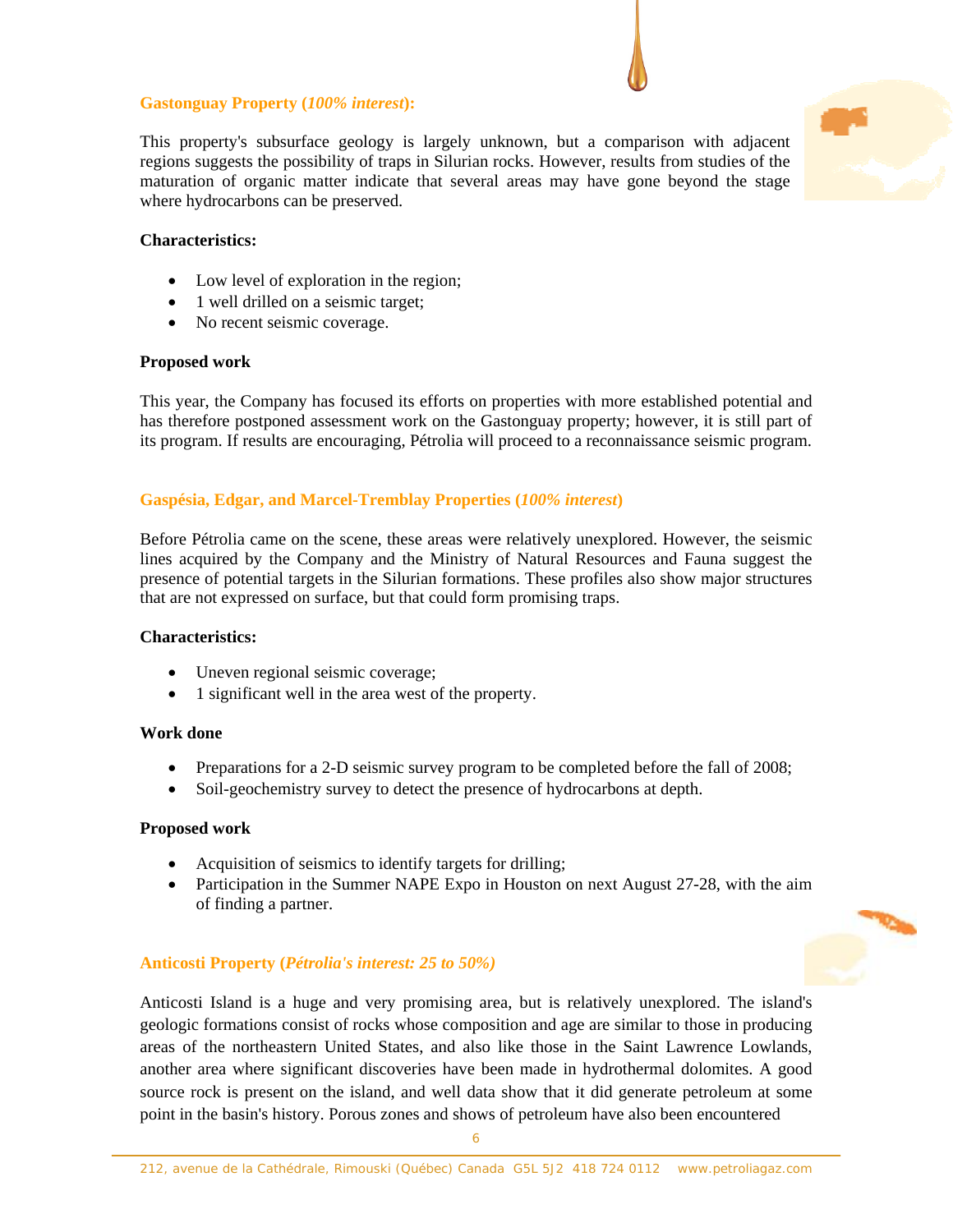during drilling. A number of structures associated with hydrothermal dolomitization phenomena, like those mentioned above, appear on the seismic records. The permits obtained by Pétrolia and Corridor cover the entire area considered prospective for petroleum. The property is of even greater interest since its exploration has reached the drilling stage, and the Company can thus expect to see results in the near to medium term.

# **Characteristics:**

- 17 wells drilled, including 8 on seismic targets (5 recent);
- Recent regional seismic survey;
- Region with recognized petroleum potential;
- Limited access to the island.

# **Work done**

- Analysis of available seismic lines and drilling data;
- Planning of a geochemical survey to be completed during next August and September;
- Preparations for a drill program, scheduled to start by the end of 2008.

# **Proposed work**

- Completion of work already in progress and assessment of results;
- Completion of a study designed to characterize the organic matter in three wells at the east end of the island.

# **Dalhousie Property (***100% interest***):**

Pétrolia is the first oil company to become interested in this portion of New Brunswick. Recent studies on organic matter show that it has potential for oil and gas. Examination of the regional magnetic and gravity surveys suggests the presence of a huge structure. In addition, volcanic rocks that have been fractured and cut by hydrothermal dolomites could form a very attractive – if unconventional – reservoir.

# **Pétrolia's interest:** 100%.

# **Characteristics:**

- Very low level of exploration in the region (no previous drilling or seismics);
- Region has potential for gas;
- Close to a market.

# **Work done**

- INRS-ETE has been awarded a contract to evaluate the petrophysical properties of the Ordovician volcanic rocks that constitute one of this region's potential objectives;
- Acquisition of a detailed gravimetric survey;
- Three-dimensional (3-D) modeling of potential fields showing the extent of the target structure.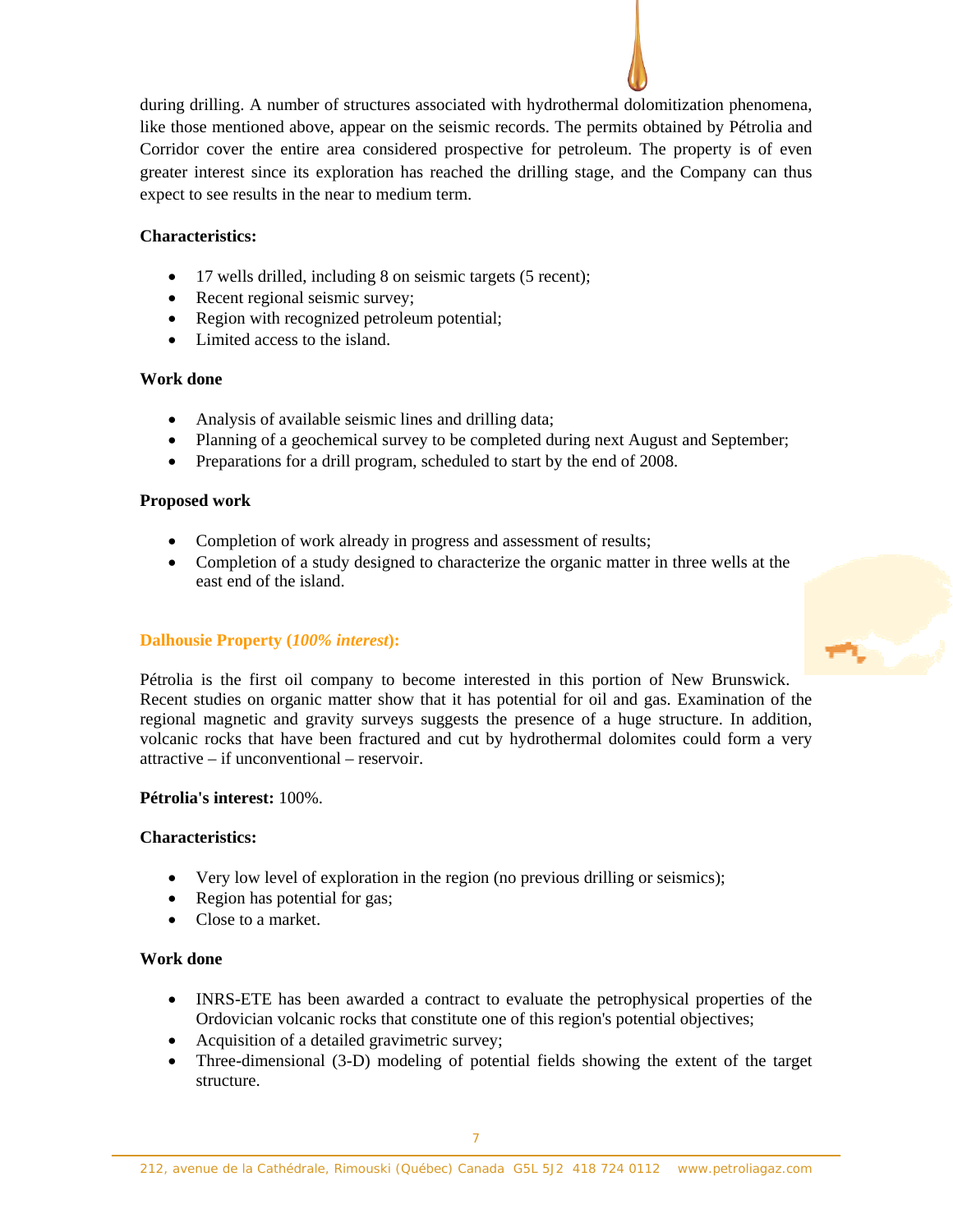# **Proposed work**

Pétrolia will invest about \$1M for an exploration program, to include:

- A regional geochemical study;
- Acquisition of reconnaissance seismic profiles to identify the locations of potential targets. These targets will then be surveyed in greater detail before possible drilling.

## **1.4 EFFECTIVENESS OF DISCLOSURE PROCEDURES AND CONTROLS**

The President and Chief Executive Officer and the Vice President of Finance have designed or supervised the design of disclosure controls and procedures in order to provide reasonable assurance that material information relating to the Company is made known to them, particularly during the period in which the interim filings are being prepared. They have also designed or supervised the design of internal controls over financial reporting in order to provide reasonable assurance regarding the reliability of financial reporting and the preparation of financial statements for external purposes in accordance with Canadian generally accepted accounting principles.

The assessment of the effectiveness of disclosure procedures and controls was conducted as of September 30, 2007, by the Company's officers, specifically the President and Chief Executive Officer and the Vice President of Finance, and under their supervision. Based on this assessment, these officers concluded that the Company's disclosure controls and procedures are effective in reasonably ensuring that the material information relating to the Company is made known to them by other members of the Company's staff on a timely basis.

# **1.5 OPERATING RESULTS AND CASH POSITION**

For the quarter, the Company's revenues were limited to interest income of \$44,908 from shortterm investments, compared to \$1,366 for the same quarter in 2007. The \$3,000,000 increase in short-term investments to \$11,713,694 since the start of the fiscal year explains most of this increase in income.

As of June 30, 2008, the Company had cash and cash equivalents of \$11,761,167, an increase of \$8,260,823 for the quarter. Receipts resulting from a capital stock issuance of \$9,376,787 and disbursements related to deferred operating expenses and taxes on properties totalling \$1,022,618 explain much of the change in cash and cash equivalents.

As of June 30, 2008, working capital was \$12,784,281 and should allow the work planned until March 31, 2009, to be performed.

Under the terms of research permits granted by Quebec's Ministry of Natural Resources and Fauna and New Brunswick's Ministry of Natural Resources, the balance of the fees that the Company has agreed to pay to them is \$145,219 by 2012. In addition, the Company must perform work on its properties in Quebec on a yearly basis, with minimum costs varying according to the age of the permits; therefore, they correspond to \$0.50 per hectare for the first year of the permit and increase annually by \$0.50, ultimately reaching \$2.50 per hectare beginning with the fifth year. The minimum amount of work required by Quebec and New Brunswick, net of exploration work already performed, is \$124,508 for the fiscal year 2008, \$822,611 in 2009, \$71,016 in 2010, \$191,355 in 2011 and \$82,913 in 2012.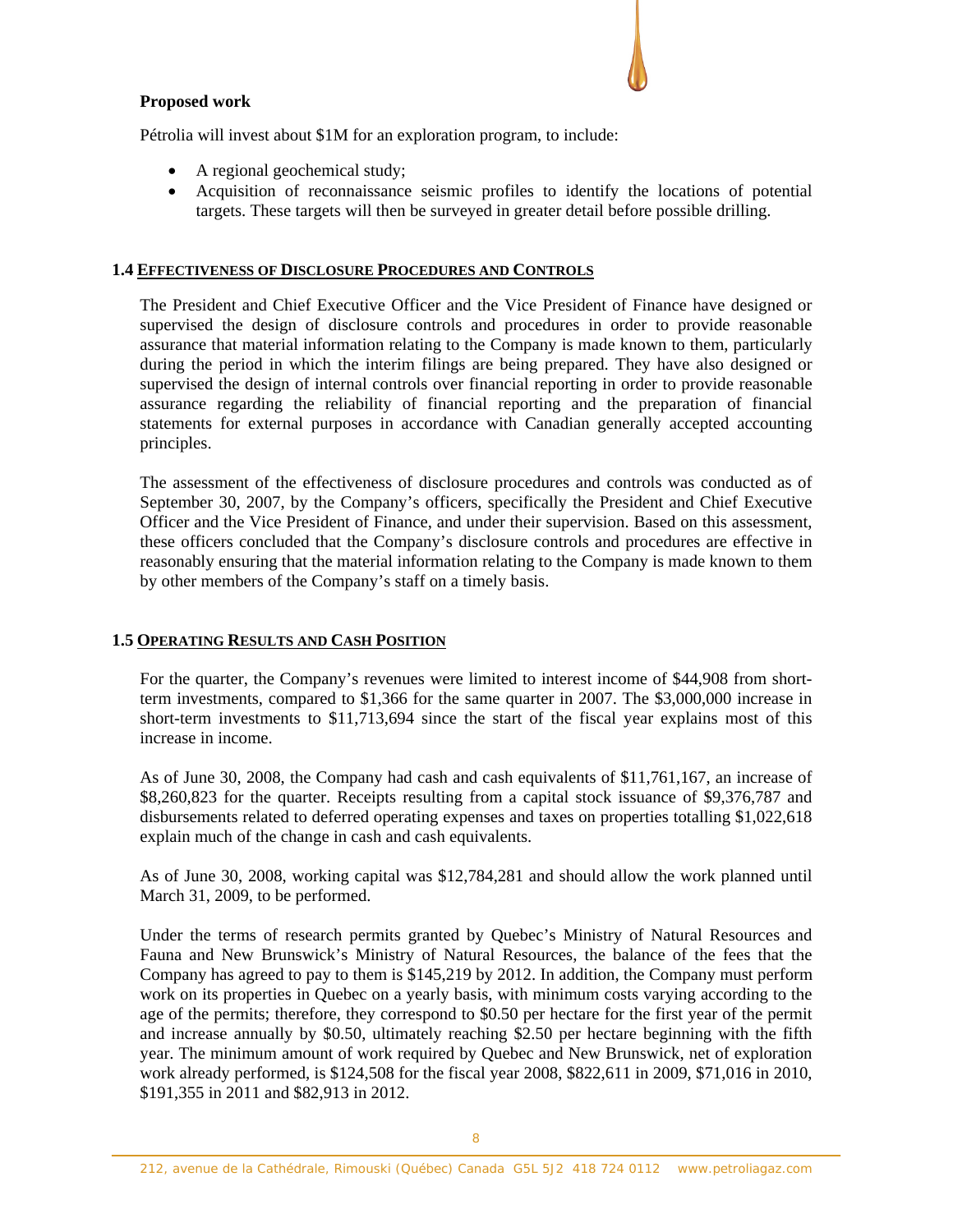## **1.6 ANALYSIS OF GENERAL AND ADMINISTRATIVE EXPENSES**

General and administrative expenses for the quarter totalled \$157,474, compared to \$273,544 in 2007. The variance of \$116,070 between this quarter in 2008 and this quarter in 2007 is explained mainly by the \$148,770 in stock-based compensation recorded in 2007.

## **1.7 SUMMARY OF QUARTERLY RESULTS**

|                                     | 2008       |                    | 2007   |                          |            |                    | 2006     |                                 |
|-------------------------------------|------------|--------------------|--------|--------------------------|------------|--------------------|----------|---------------------------------|
|                                     | June<br>\$ | <b>March</b><br>\$ | \$     | December September<br>\$ | June<br>\$ | <b>March</b><br>\$ | \$       | <b>December September</b><br>\$ |
| Revenue                             | 44,908     | 37,479             | 43,349 | 17,008                   | 1,366      | 12,212             | 22,338   | 12,233                          |
| Net earnings<br>(Loss)              | 1,487,502  | (107,581)          | 38,617 | (192, 054)               | (390, 336) | 315,253            | (21,008) | (122, 458)                      |
| Net earnings<br>(Loss) per<br>share |            |                    |        |                          |            |                    |          |                                 |
| <b>Basic</b>                        | 0.0448     | (0.0035)           | 0.0013 | (0.0066)                 | (0.0134)   | 0.0109             | (0.0007) | (0.0049)                        |
| Diluted                             | 0.0399     | (0.0035)           | 0.001  | (0.0066)                 | (0.0134)   | 0.0095             | (0.0007) | (0.0049)                        |

The revenue consists of grants and interest earned for each of the quarters. General and administrative expenses have been relatively stable from one quarter to another in 2008. The changes in losses or quarterly profits are explained as follows:

| $2007 - March:$    | Gain in the amount of \$400,000 resulting from an investment recorded at fair<br>value.                       |
|--------------------|---------------------------------------------------------------------------------------------------------------|
| $2007 - June:$     | Unrealized loss of \$150,000 on a long-term investment and stock-based<br>compensation of \$148,770 recorded. |
| $2007 - December:$ | Unrealized gain of \$50,000 on a long-term investment recorded.                                               |
| $2008 - June:$     | Unrealized gain of \$1,590,000 on a long-term investment recorded.                                            |

## **1.8 RELATED-PARTY TRANSACTIONS**

During the quarter, a company (Géominex Inc.) in which one of Pétrolia's directors holds a minority interest, billed for deferred exploration expenses for a total of \$162,995 (2007 – \$70,000) An amount of \$23,556 is due as at June 30, 2008 (2007 – \$35,340).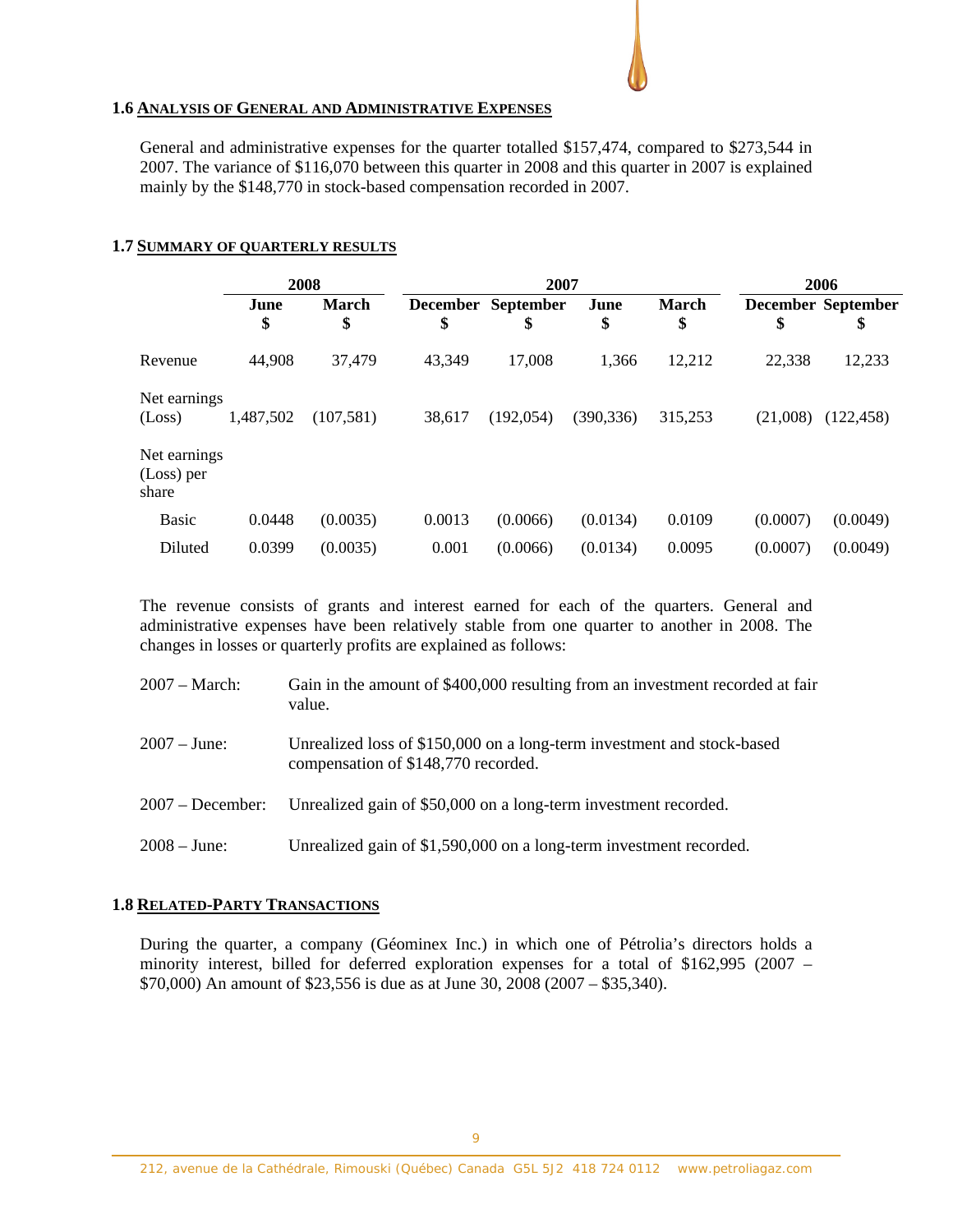

The Company shares its administrative expenses with Ressources Appalaches, a company that has the same chief executive officer. It billed the Company for the following expenses:

|                              | 2008<br>\$ | 2007<br>\$ |
|------------------------------|------------|------------|
| Salaries and fringe benefits | 64,745     | 49,948     |
| Office supplies              | 900        | 900        |
| Telecommunications           | 1,533      | .089       |

The balance owed to this company as of June 30, 2008, is \$25,852 (2007 – \$15,619).

The Company also shares expenses for the use of a location with Géominex and invoiced it for the following expenses during the quarter:

|      |                    | 2008     |
|------|--------------------|----------|
| Rent |                    | (12,225) |
|      | <b>Salaries</b>    | (2,060)  |
|      | Office supplies    | (11,248) |
|      | Telecommunications | (4,834)  |
|      | Other expenses     | (330)    |

In addition, Pétrolia was billed by a company (SEISSERV) whose principal shareholder is a Pétrolia director, for deferred operating expenses totalling \$14,248 (2007 – \$5,964). The amount due as at June 30, 2008, is  $$7,042$  (2007 – \$0).

These transactions took place in the normal course of business and were recorded at the fair exchange value, which is the amount of the consideration established and accepted by the related parties.

## **1.9 ACCOUNTING POLICIES**

Readers are asked to refer to the note in the financial statements for the third quarter 2008 for a detailed description of the changes to accounting policies.

# **1.10 FINANCIAL INSTRUMENTS**

#### **Credit risk**

The financial instruments that potentially subject the Company to credit risk consist primarily of cash and cash equivalents and receivables. The Company's cash and cash equivalents are held with or issued by first-class financial institutions. Therefore, management considers the risk of non-performance on these instruments to be very minimal.

#### **Interest rate risk**

As at June 30, 2008, the Company's exposure to interest rate risk is summarized as follows:

| Cash and cash equivalents                       | Non-interest bearing and fixed |
|-------------------------------------------------|--------------------------------|
|                                                 | interest                       |
| Receivables                                     | Non-interest bearing           |
| Excess of outstanding cheques over bank balance | Non-interest bearing           |
| Payables and accrued expenses                   | Non-interest bearing           |
| Long-term debt                                  | Fixed rates of 2.5% and 4.7%   |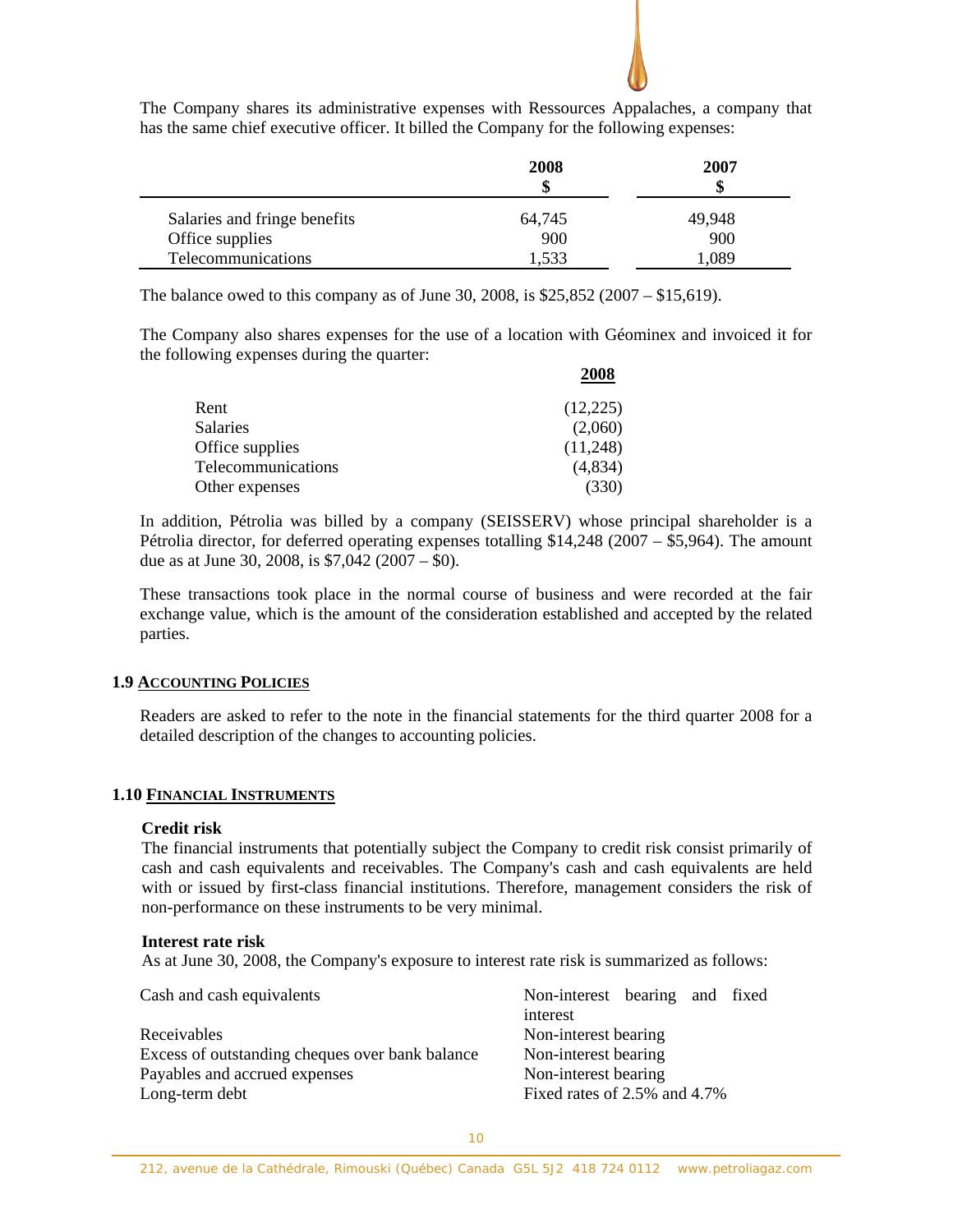## **1.11 RISKS AND UNCERTAINTIES**

The oil and gas properties held by the Company are in the exploration stage. The Company's long-term profitability is partially linked to the costs and the success of the exploration and subsequent development programs, which may also be influenced by various factors.

Among these factors to be considered are environmental regulations, features of possible oil and gas accumulations, i.e. the quality and quantity of the resources, as well as development costs for a production infrastructure, financing costs, the market value of oil and gas, and the competitive nature of the industry.

Significant investments are necessary to complete the exploration and reserve development programs. In the absence of cash flows generated by an oil and gas exploitation, the Company depends on the capital markets to finance its exploration and development activities. Market conditions and other unforeseeable events may have an impact on the Company's ability to raise the funds required for its development.

## **1.12 ADDITIONAL INFORMATION**

## a) Supplemental information

Certain supplemental information, including prior management reports and press releases, are available online at **www.sedar.com** in the documents section or on Pétrolia's Web site at: **www.petroliagaz.com**.

## b) Rule 51-102A section 5.3

Details of deferred exploration expenses for the three- and nine-month periods ended June 30, 2008, are presented in the statement of deferred exploration expenses and in note 4 of Company's interim financial statements of the same date.

## c) Rule 51-102A-section 5.4

## *Information on shares issued, warrants, and stock options as at August 8, 2008:*

Common shares: 40,914,219 common shares have been issued and are outstanding.

Warrants: Warrants can be exercised as follows:

- 1,750,000 shares at the price of \$1.00 per share until April 26, 2009;
- 3,000,000 shares at the price of \$1.00 per share until July 10, 2009;
- 3,756,665 shares at the price of \$1.50 per share until December 6, 2009.